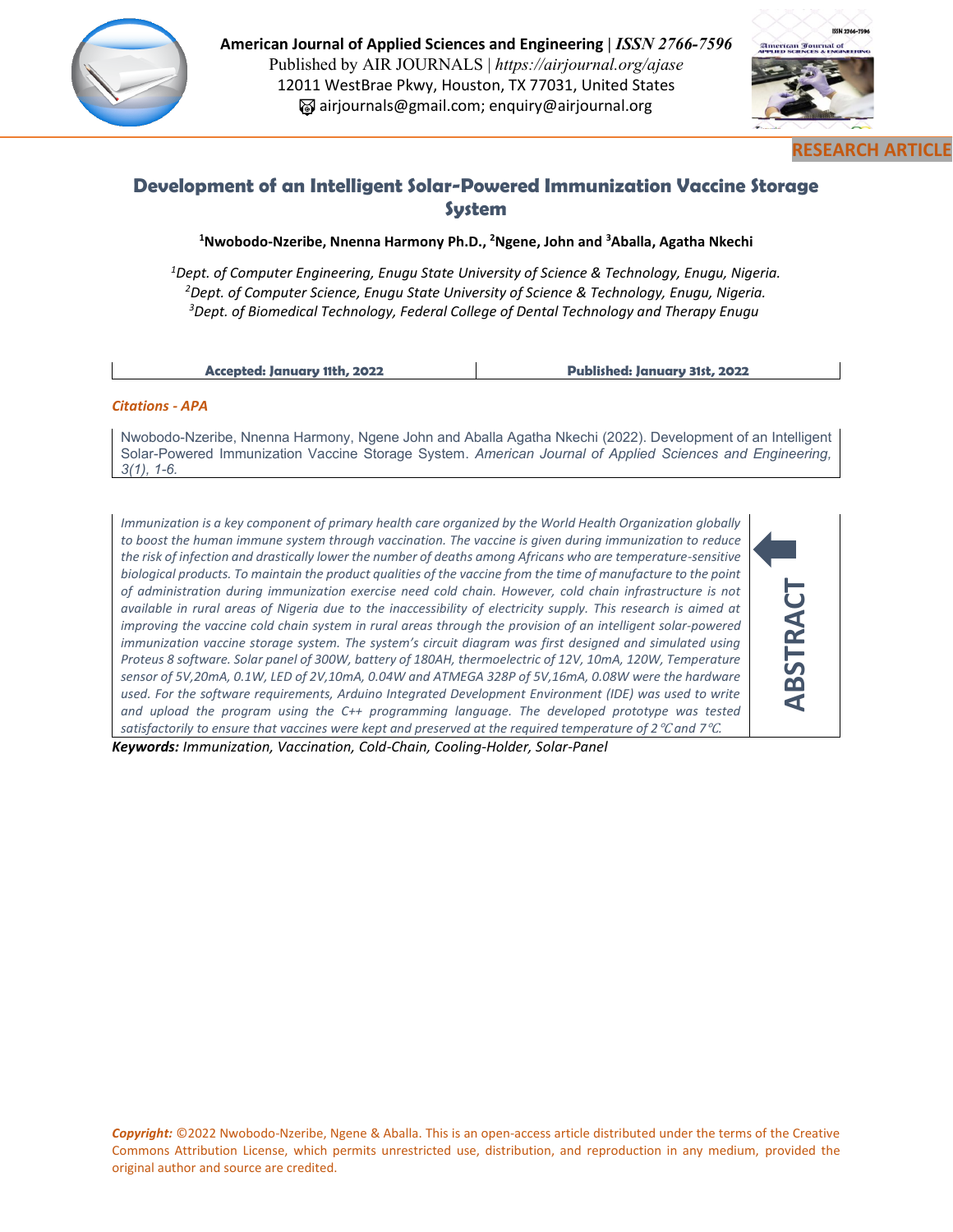#### **1. Introduction**

Immunization is the process by which the human immune system is fortified against diseases through vaccination. Vaccination is an effective way of protecting people against viruses and bacteria. It does so by training the immune system to recognize the invading viruses or bacteria, produces antibodies that will quickly destroy or fight off the germs before becoming sick or unwell. Every vaccine contains antigens, adjuvants, preservatives, and stabilizers but it must go through rigorous testing to ensure its safety before it can be introduced in a country.

Rural areas in Nigeria have one of the lowest vaccination rates and highest mortality rates of children in the world. Most people in rural communities do not have access to vaccines while some cannot complete the required doses of vaccines. This is as a result of the health care center's inability to sustain a vaccine in a temperature-controlled supply chain from the time of manufacturing to vaccination due to lack of access to electricity.

In the absence of access to electricity, the storage and handling plans such as ordering and accepting vaccine deliveries; storing and handling vaccines; managing inventories, and managing potentially compromised vaccines will not be developed and maintained in Health care centers. These are challenges that have led to unreliable delivery of supplies and vaccine stock-outs. Some of the vaccines given to people have reduced potency and protection because of their exposure to out-of-range temperatures. Many health care centers are closing and leaving people to travel long distances for care. A proper solution to this problem to boost the human immune system cannot be overemphasized. This will increase the economic growth of a country as it is driven by improved health and people will now contribute to economic growth by better physical, cognitive and educational performance.

In response to this problem, an intelligent solar-powered immunization vaccine storage system is developed to alleviate the challenge of electrical energy in rural areas.

Solar Powered Vaccine Storage System is cooling equipment powered by a solar system to ensure that vaccines are kept and maintained at the required temperature of 2℃ and 8℃, as they are distributed from the manufacturer to the locations for vaccination. The solar-powered vaccine storage system uses solar energy to ensure that consistency, reliability, and uninterrupted refrigeration of vaccines are maintained in off-grid communities. It converts sunlight into electrical energy through photovoltaic panels. The photovoltaic panels absorb the sunlight, create electrical charges that move in response to an internal electric field in the cell, causing electricity to flow.

Solar energy is one of the best renewable energy technology that is cost-effective, environmentally friendly, and the most abundant form of energy available to the world. Bosshard (2019) estimated that 10000TW worth of solar energy is incident on earth's surface in a day. According to the report made by Seger (2019), the world energy consumption in 2019 was 18.8TW. Comparing the world energy consumption and the amount of solar radiation received in an hour shows the potential solar energy holds. Despite the solar energy potential, its current utilization is less than 5% globally.

Sergio et al (2019) proposed a conceptual model for temperature monitoring systems in the medicine cold chain. The system was based on identifying product attributes such as location and shelf life, providing a temperaturecontrolled environment for the product, and using a sensor network to monitor the product temperature. The system will also study the variables affecting product temperatures such as temperature inside a vehicle, amount of gel packs used, amount of product in a thermal box, and position of temperature sensor inside a thermal box. Unfortunately, the conceptual model was not validated in the medicine and vaccine cold chain system.

Anderson et al (2019) developed a cold chain information system that tracks health facility information and cold chain equipment. The system uses a web-based health indicator and is integrated with SMS for regular reporting of vaccine stock levels and vaccine refrigerator status. The problem with the system is that it requires internet and it is guaranteed in remote areas.

Junshan et al (2020) developed a highly efficient storage and phase change material freezing device. The system employs thermoelectric cooling technology and maintained temperatures within 3-5℃ all the time. The authors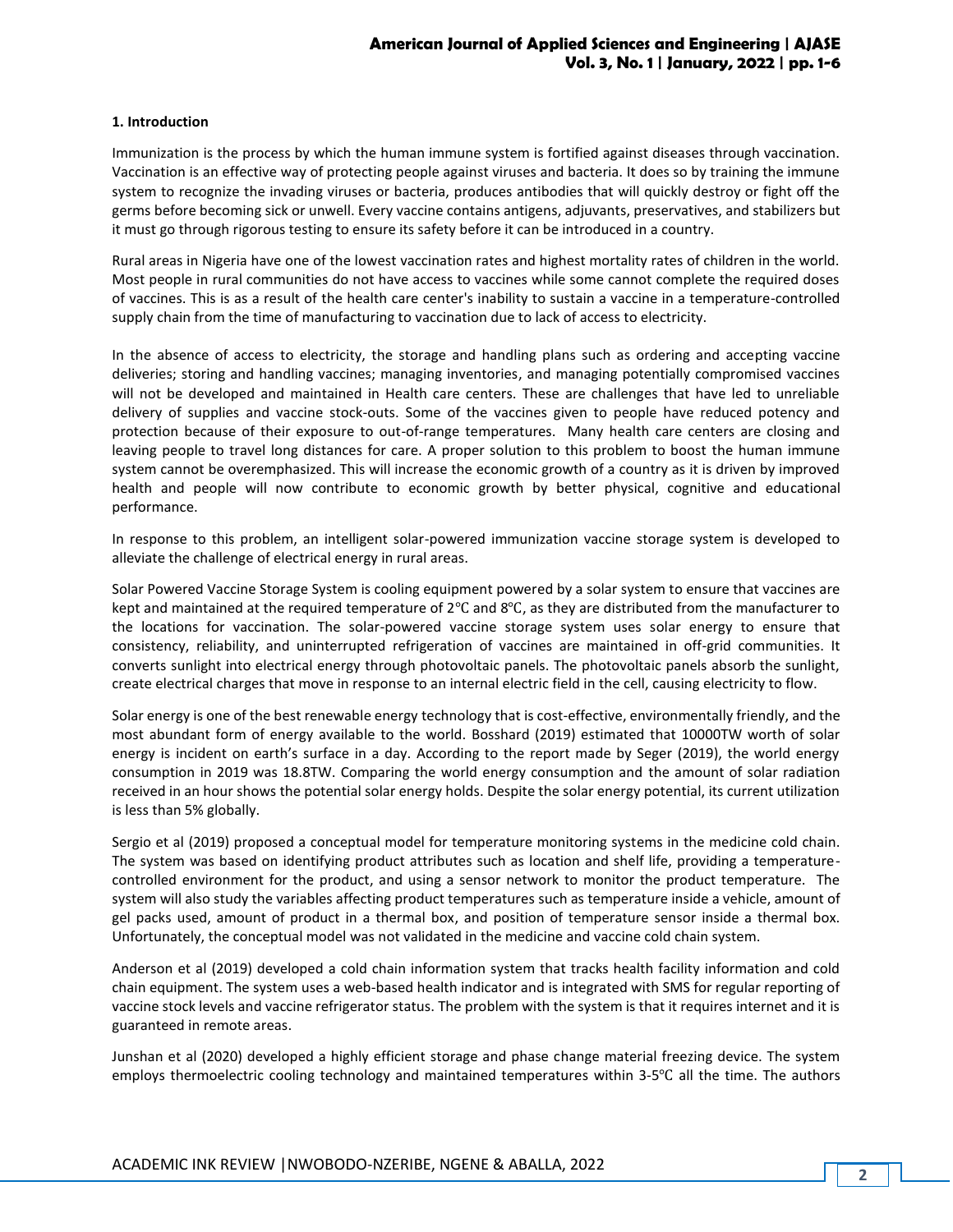recommended that the sign should be revised in the commercialization phase to improve the easiness of assembling the device and reduce the desk accumulation at the fan area

A design of a photovoltaic system using thermoelectric Peltier cooling for vaccine refrigeration was proposed by Jose and Arturo (2020). The system can store 51 of the Thermo medicines or vaccines. Though the system was designed for operation in remote rural areas the work was not validated. Sasikila et al (2020) developed a portable solar cooler and heater. The power sources were helpful to maintain the reliability of heating and cooling. The authors also used the Peltier module to replace the conventional compressor, condense, and heating coils

Sabah et al., (2020) designed a solar-powered refrigerator that is based on the principles of a thermoelectric module to create hot and cold sizes. The authors utilized cold size for refrigeration purposes while the hot side is rejected to ambient surroundings using heat and sinks. However, the design needs modification in terms of size and selection of material.

Ismail and Mehmet (2019) designed a portable medical cooler with artificial intelligent control by assembling a Peltier, solar battery, and dry accumulator to protect and transport vaccines. Unfortunately, the Peltier draws excessive current and more efficient cooling can be achieved by using materials that may absorb heat faster than the aluminum plates.

### **2. Methodology**

The block diagram of the system is shown in figure 1.

Materials Used: Both hardware and software requirements are used to achieve this system.

Hardware requirements: Solar panel (300W), battery of 180AH, thermoelectric (12V,10mA, 120W), Temperature sensor (5V,20mA, 0.1W), LED (2V,10mA, 0.04W) and ATMEGA 328P (5V,16mA, 0.08W) were used.

Software requirements include Proteus 8 and C++ programming language, Arduino Integrated Development Environment (IDE) used to write and upload the program.



### *Figure 1: Block diagram of Intelligent Solar-Powered Immunization Vaccine Storage System*

Figure 1a shows the block diagram of an intelligent solar-powered immunization vaccine storage system while figure 1b reveals the internal structure of the cooling holder unit. The Solar Panel was developed through the Solar cells template. The solar cell template was created using plywood, cardboard, tile spacers, and a staple gun. The solar cells were assembled by placing the tabbing wire on all the bottom of the solar cells with a soldering iron and connecting all the solar cells in series. A bus was used to connect the strings of solar cells. The stings of solar cells were glued down to the pegboard using silicon. After hooking all the strings of solar cells in series, the gauge wires were soldered. The solar panel connections were connected to the solar side of the charge controller which was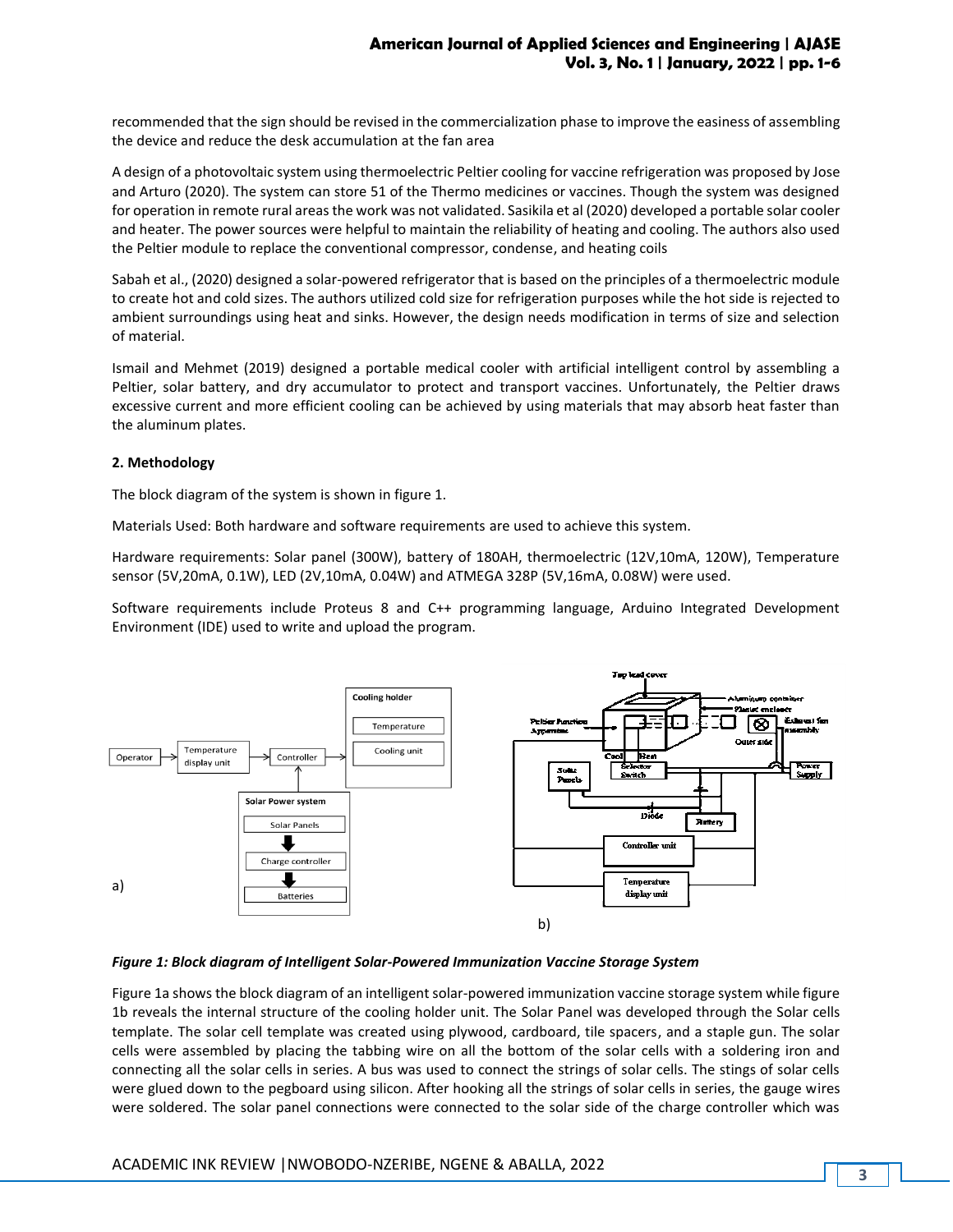## **American Journal of Applied Sciences and Engineering | AJASE Vol. 3, No. 1 | January, 2022 | pp. 1-6**

used to determine the maximum power point of the electricity supplied by the solar panel and then the battery was connected to the charge controller. Since the net load of the system circuit is 120.22W the power supply must be not less than 120.22W.

#### **Calculation for the power bank is as detailed below**

Expected backup time = 18 hours

Battery bank capacity = Load power x Expected run time 120.22 Watts X 18 hours = 2,163.96 WH

Since system voltage is 12V

Required power banking in AH =  $180.3 \approx 180$ AH  $12V$  battery = 180AH Battery

#### **Calculation for solar panel rating**

Solar panel rating = (Battery bank capacity ÷ Daily sunlight hours) ÷ Unit solar panel wattage

For battery 180AH 12V

Battery bank capacity = 12 x 180 = 2,160WH

Number of solar panels =  $(2160 \div 7) \div 100$ 

= 3.08 ≈ 300W solar panel

Then, the cooling holder was developed using a thermoelectric device, to isolate vaccines and have a control system that ensures that temperature is maintained within 2-8℃. The thermoelectric device as shown in figure 1b has a fan internally located on top of the lead cover that draws the ambient air into the device and circulates it through the heat sinks. It then blows through two rectangular holes, allowing the air direction to be adjusted by the solar panels. The heat from the air would be properly transported to the heat sinks as a result of this. The cooling unit, temperature probe, controller, and user interface were mechanically connected to the cooling holder. The temperature probe captures the temperature inside the cooling holder and sends information to the controller. The user interface is where the temperature and energy consumption are displayed.

The system's circuit diagram shown in figure 2 was first designed and simulated using Proteus 8 software. The internal clock signal of the microcontroller (ATMEGA328P) was generated using a crystal oscillator of 8MHz, 10 ohms resistor, and 2 (22pF) capacitors. The internal clock frequency is 2 MHz which is one-fourth of that supplied to the crystal pins and is measured using an oscilloscope. An NPN transistor (BC337) was used to actualize the MOSFET driver. The MOSFET driver activates the buzzer on error detection.



*Figure 2: Circuit Diagram of Intelligent Solar-Powered Immunization Vaccine Storage System*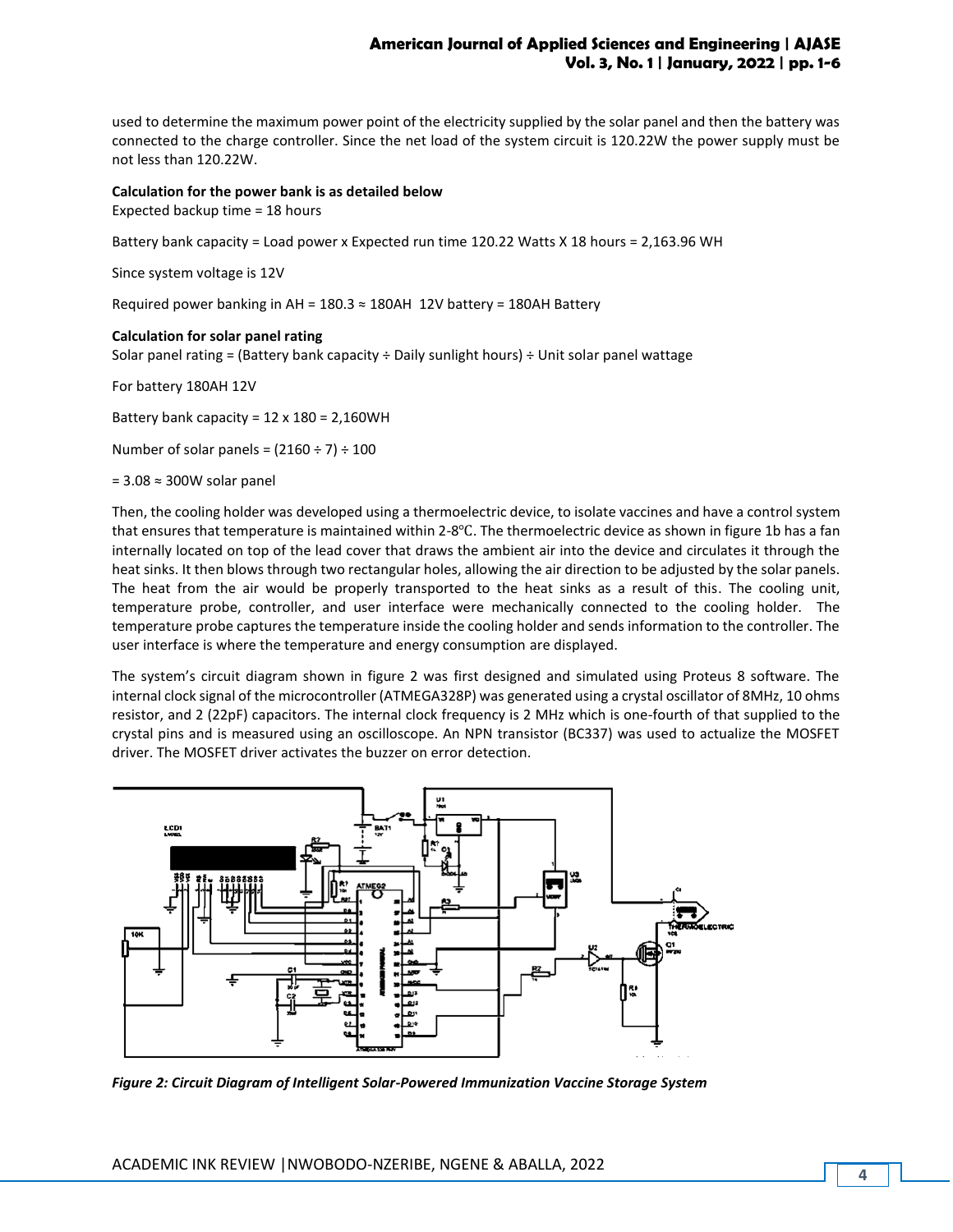## **American Journal of Applied Sciences and Engineering | AJASE Vol. 3, No. 1 | January, 2022 | pp. 1-6**

#### **3. Implementation and Result**

The circuit diagram was then implemented on the breadboard as shown in figure 3 while figure 4 shows the developed prototype of the system. The codes were written in C++ programming language, compiled, and debugged using Arduino IDE before it was copied to the microcontroller using the ATMEL ISP burner. The temperature sensor was tested using a voltage divider circuit and displayed a temperature range between 2℃ and 7℃.



*Figure 3: Implemented of the System Circuit Diagram on the Breadboard*



*Figure 4: Developed Prototype of Intelligent Solar-Powered Immunization Vaccine Storage System*

#### **Discussion and Conclusion**

The prototype was satisfactorily tested to display temperature within 2 to  $7^\circ$ C and to trigger a buzzer if not within the stated range.

The systems solar-powered and portability makes it convenient for use of vaccines in rural/ remote area. In Conclusion, an intelligent solar-powered immunization vaccine storage device to help alleviate vaccination challenges in the rural area has successfully been achieved.